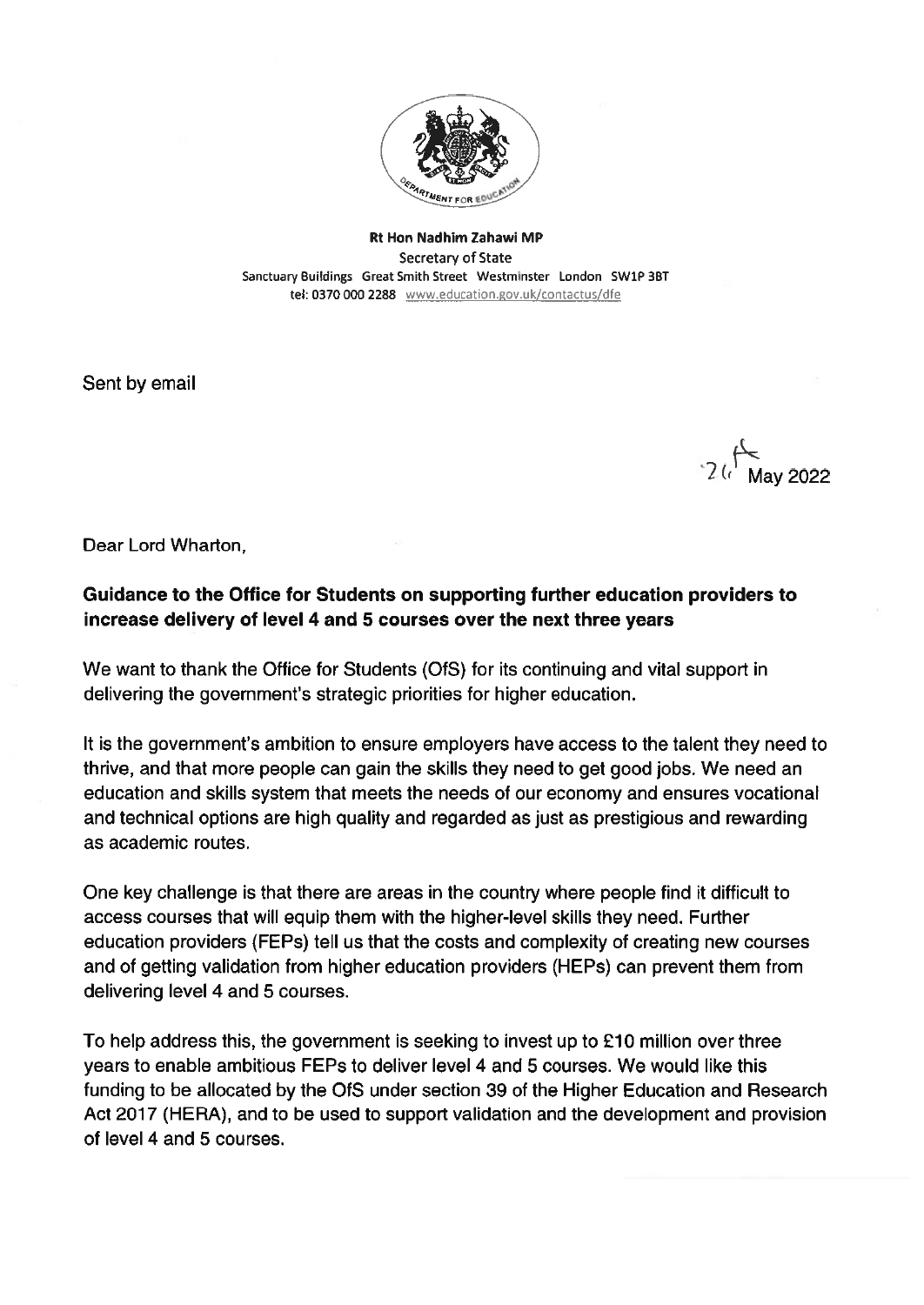This intervention is aimed at encouraging the expansion of higher education (HE) provision in new areas, which is one of the government's strategic priorities, as described in the statutory guidance letters dated 31 March 2022. Further guidance will be issued on the funding allocations shortly.

This letter sets out guidance, as referred to in section 2(3) of the HERA, as to how we would like the OfS to manage this programme. It does not supersede any other statutory guidance letters.

## Working with the sector

We would like the OfS to work with partners in the higher and further education sectors to develop <sup>a</sup> model to invest the government's funding. Where appropriate, we would like the OfS to use its powers under section 50 of HERA to enter arrangements with HEPs requiring them to offer validation.

We would expec<sup>t</sup> the arrangements to be made with an authorised registered HEP or HEPs that meet the following criteria:

- <sup>a</sup> strong track record of providing validation, content services and suppor<sup>t</sup> to FEPs at <sup>a</sup> national scale;
- $\bullet$   $\;$  an ambition to support the delivery of high-quality level 4 and 5 courses
- <sup>a</sup> clear social purpose, understanding how important education is to social mobility and creating vibrant local economies; and
- experience of delivering courses in different ways, including online and in person, and full and part-time.

## Selection of FEP participants

We would like the OfS to set appropriate terms and conditions for any commissioning arrangements and funding. We would like the intervention to focus on FEPs that, with validation and the right suppor<sup>t</sup> from <sup>a</sup> HEP, would have the capability to deliver level 4 or 5 courses successfully. We would like the suppor<sup>t</sup> to be targeted at level 4 and 5 courses which will or can be aligned with Higher Technical Qualification routes. In addition, we would like the participating FEPs to be in areas where:

- attainment of qualifications at level 4 and above is low;
- there is <sup>a</sup> lack of local higher education provision;
- there is <sup>a</sup> significant and unmet local skills demand for new provision (for example, an area where is there is <sup>a</sup> freeport, or <sup>a</sup> need for specific skills relating to green energy, healthcare, etc.); and/or
- there is an Educational Investment Area.

It may be appropriate for different FEPs to access different types of suppor<sup>t</sup> depending on their specific requirements and existing experience and we also understand that this may change over the period of the programme.